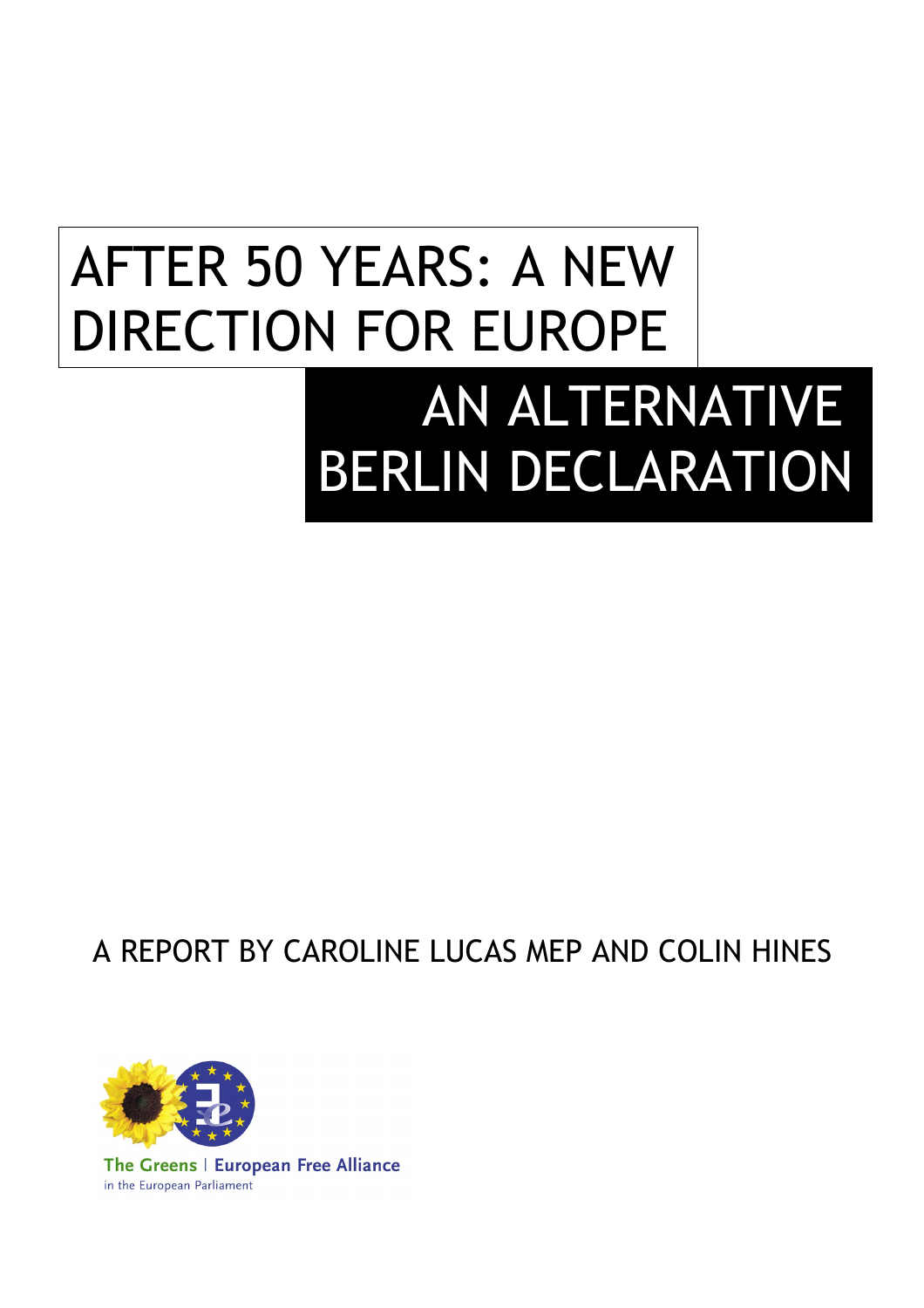#### PREFACE

After 50 years, Europe is at a crossroads. While its original ambition to guarantee peace in Europe has been extraordinarily successful, it now faces new challenges and dilemmas. In particular, does it increase its dependence on the rest of the world for its future energy supplies, its markets for its products and evermore of the food it consumes? Or does it tackle the challenges of energy security, job security and food security by taking a different direction, based on greater decentralisation, sustainability, and self-reliance?

The EU has enormous potential to spread peace, freedom and security in and around Europe, and to promote and protect democracy and human rights at home and throughout the world. It has the potential to be a true pioneer in the transition to low carbon economies, and in living more lightly on the planet. But to fully achieve this potential, it has to change direction, and to put democracy and sustainability - rather than trade liberalisation and the single market - at the heart of its objectives.

In October of last year, this free market fundamentalism reached new heights with the launch of the EU's new international trade strategy, which emphasised EU "activism in opening markets abroad." *Global Europe - Competing in the World* envisages an EU forcing countries and regions in the South to open their markets to EU goods and corporate investment, denying them the range of economic protections and subsidies that most European countries have themselves used to further their development, and entrenching current global economic inequalities in the process.

More recently, the European Summit of 8-9 March, at which energy security and climate change were at the top of the agenda, further revealed the contradictions and tensions that currently bedevil the EU. On the positive side, collective measures on climate change were agreed, with binding targets to increase the EU's investment in renewable energy. Yet, on the negative side, EU leaders drew back from agreeing a unilateral 30% reduction in emissions by 2020, even whilst acknowledging that this target is the minimum that science demands, for fear of jeopardising the competitiveness of European industry.

This Alternative Berlin Declaration looks at the record of the first 50 years of the European Union, setting out why it is impossible for the EU to genuinely promote greater social justice and environmental sustainability whilst at the same time continuing to prioritise international competitiveness and maximum economic growth. It then explains why a new direction for Europe needs to be based on a new goal of maximising self-reliance through strengthening democratic structures at all levels, and through a process of economic localisation. Finally, it illustrates how the Treaty of Rome could be rewritten to further such an approach, and sets out some of the institutional changes needed to ensure such a transition occurs with maximum democratic involvement of people.

#### CAROLINE LUCAS AND COLIN HINES 15 MARCH 2007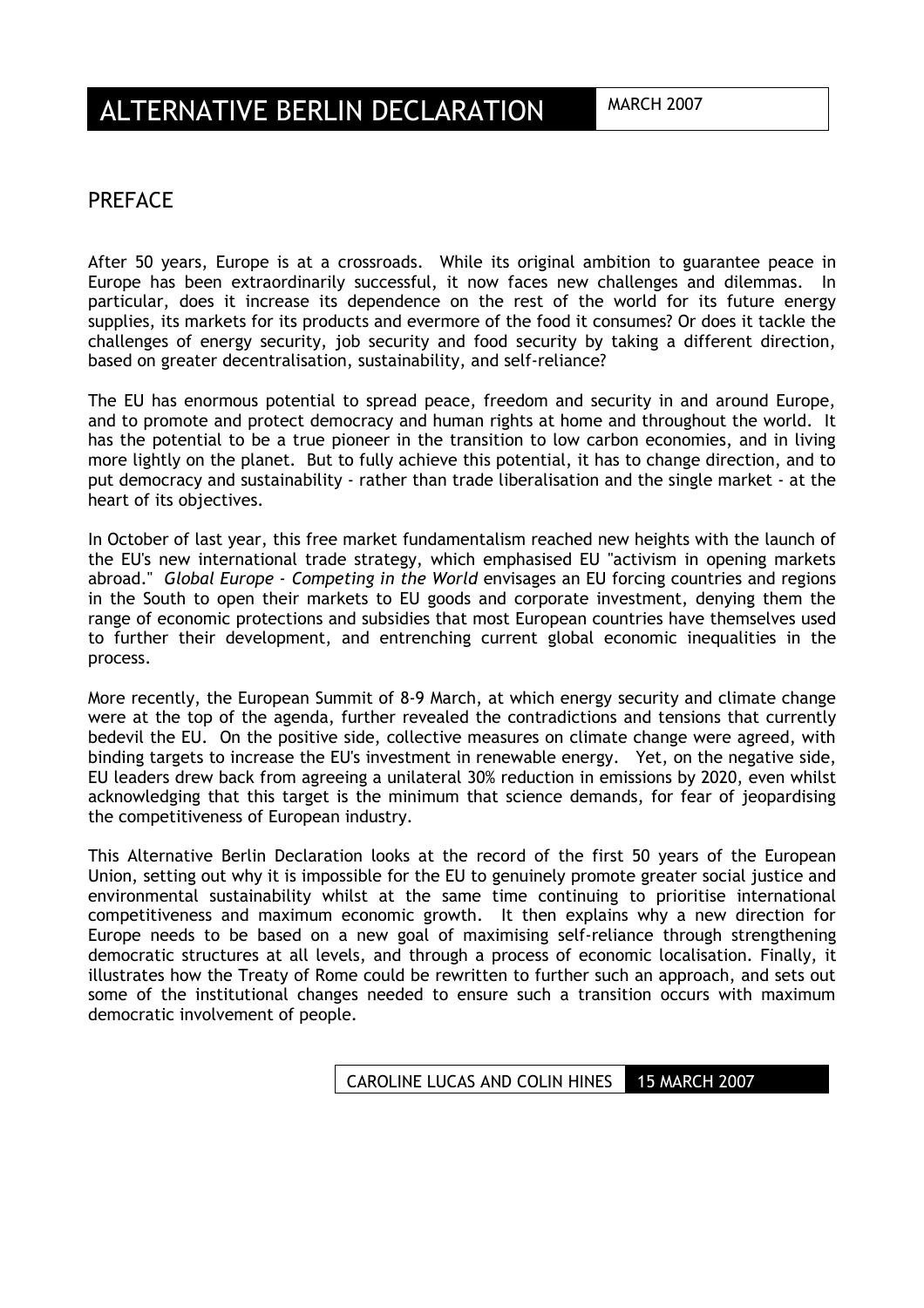## **1. HISTORY AND ACHIEVEMENTS OF THE EU**

Fifty years ago this month the European Union was born, when six Western European nations signed the Treaty of Rome and effectively started the world's biggest free trade experiment.

The 1957 treaty had a very clear project at its heart: to use free trade to bring peace and economic prosperity to Western Europe following years of conflict, poverty and political turmoil. It worked – the different member states of the EU are now so intertwined as to make war between them almost inconceivable, East and West have been brought together, and the Union now boasts 27 members, with more set to join in the next few years.

However, the Union's drive for ever greater free trade between and beyond its borders has not been without cost. These can be counted in terms of accelerating environmental destruction, increasing poverty in the developing world, and a dramatic shift in power away from democratically-elected regional and national Governments to the boardrooms of the multinational businesses that have benefited most from the EU project. It is also manifest in the growing disconnection between the European institutions, and the people they are meant to represent - a disconnection brought centre stage in European politics with the rejection of the EU Constitution by both France and the Netherlands in 2005.

The debates over the Constitution, both in the UK and in other Member States, have largely been characterised by polarised arguments over "more Europe" or "less Europe." Yet these questions are largely irrelevant until we answer the question – "What purpose, Europe?"

Many of today's European citizens are no longer sure what the EU is for. The ambitious free trade project at the heart of the original treaties has, for many, become an end in itself. The debate about the future of the Union has been dominated by "economism" – the idea that the overriding goals of European integration are economic, and that the progress of the EU should be judged in terms of economic growth and the removal of market barriers alone. As a result, the EU has failed to address fundamental questions of political culture and strategic purpose – and, therefore, has also failed to inspire the mass of citizens with a sense of enthusiasm and common cause, calling into question its own legitimacy.

The 50<sup>th</sup> Anniversary of the EU is a timely moment to reassess the objectives of the EU, and to address those questions of culture and purpose. It is already clear that, in order to be able to tackle the new threats and challenges we face today, and to deliver a fair, sustainable and peaceful Europe into the 21<sup>st</sup> century, the EU must undergo radical reform. In particular, this Declaration makes the case that the EU should replace its overriding objective of international competitiveness and free trade, with a new "Big Idea" for Europe based on environmental sustainability and economic localisation.

The EU needs to become more democratic and accountable, less bureaucratic and remote. But it also needs to have a more compelling vision of its role and purpose. This Declaration is offered as a contribution to building that vision.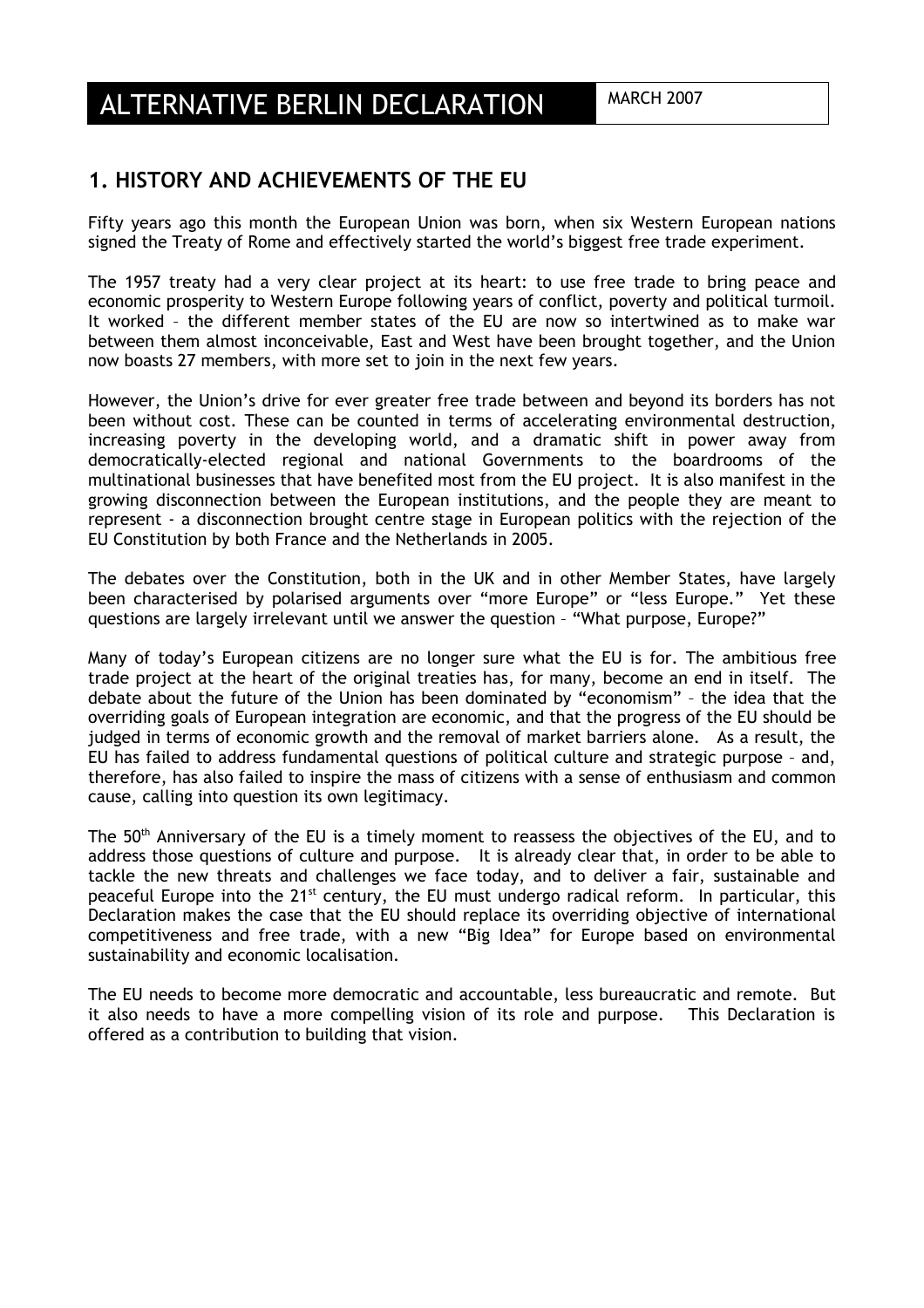# **2. STATEMENT OF THE UNION'S VALUES**

The challenges facing us in the 21<sup>st</sup> Century are significant and far-reaching: chief among them, climate change, energy security, job security, increasing global poverty, and the rise of violent fundamentalisms. In order to properly address them, we need to completely reappraise the values and end goals that lie at the heart of the European Union.

We need a broad, properly democratic and inclusive debate about what these values and goals should be, but as a starting point the EU should be a union based upon the inter-related principles of environmental, economic and social justice, respect for human rights and peace. Promoting the free movement of goods and services throughout the Union has pulled it in exactly the opposite direction: the EU has delivered centralised uniformity at the expense of the unity-in-diversity desired by its citizens.

It has become increasingly clear that the EU's stated goals – to be the most competitive economy in the world in traditional GNP terms (the objective agreed at the Lisbon Council of 2000), and to be the most environmentally sustainable economy in the world (the objective agreed at the Gothenburg Council just 15 months later) - are currently incompatible. While, theoretically, the EU has some of the strongest environmental legislation in the world, in practice it systematically falls short on delivery, since the drive for short-term international competitiveness and maximum economic growth is prioritised over the quest for sustainability.

A sustainable Europe will not be achievable under the economics of free trade and a fixation on ever-greater GNP growth. Instead we need the ecological alternative of local self-reliance and resource conservation, within a context of wider diversity, and of more decentralised political and economic control. The details and advantages of such a localisation approach are set out in the next section. We recognise the value of the original goal of the founders of the European Communities, who sought to remove the threat of another war between European states. But this has been distorted by vested political and economic interests into a union dominated by economic interests, which lacks democratic control, and promotes the goals of multinational corporations, not of people.

The European Union should be made up of overlapping, co-operative, democratic, and decentralised groupings of nations and regions. European institutions must be designed with care and with mechanisms for correction, to prevent the drift towards centralism that has repeatedly been seen in history.

Matters considered at a European level should be based on the shared values of:

- a. safeguarding human rights and democracy;
- b. promoting peace and security in Europe, and beyond;
- c. tackling environmental problems, especially climate change, which can best be resolved through international co-operation;
- d. promoting sustainable, non exploitative, self reliant local and regional economies worldwide;
- e. reducing inequalities of wealth and disparities in quality of life between the regions of Europe, and between Europe and the rest of the world;
- f. supporting a rich diversity of cultures;
- g. facilitating the exchange of ideas, technology and sustainable practices;
- h. promoting global co-operation.

If this vision for Europe is to be achieved, many existing European policies and priorities will need to change profoundly.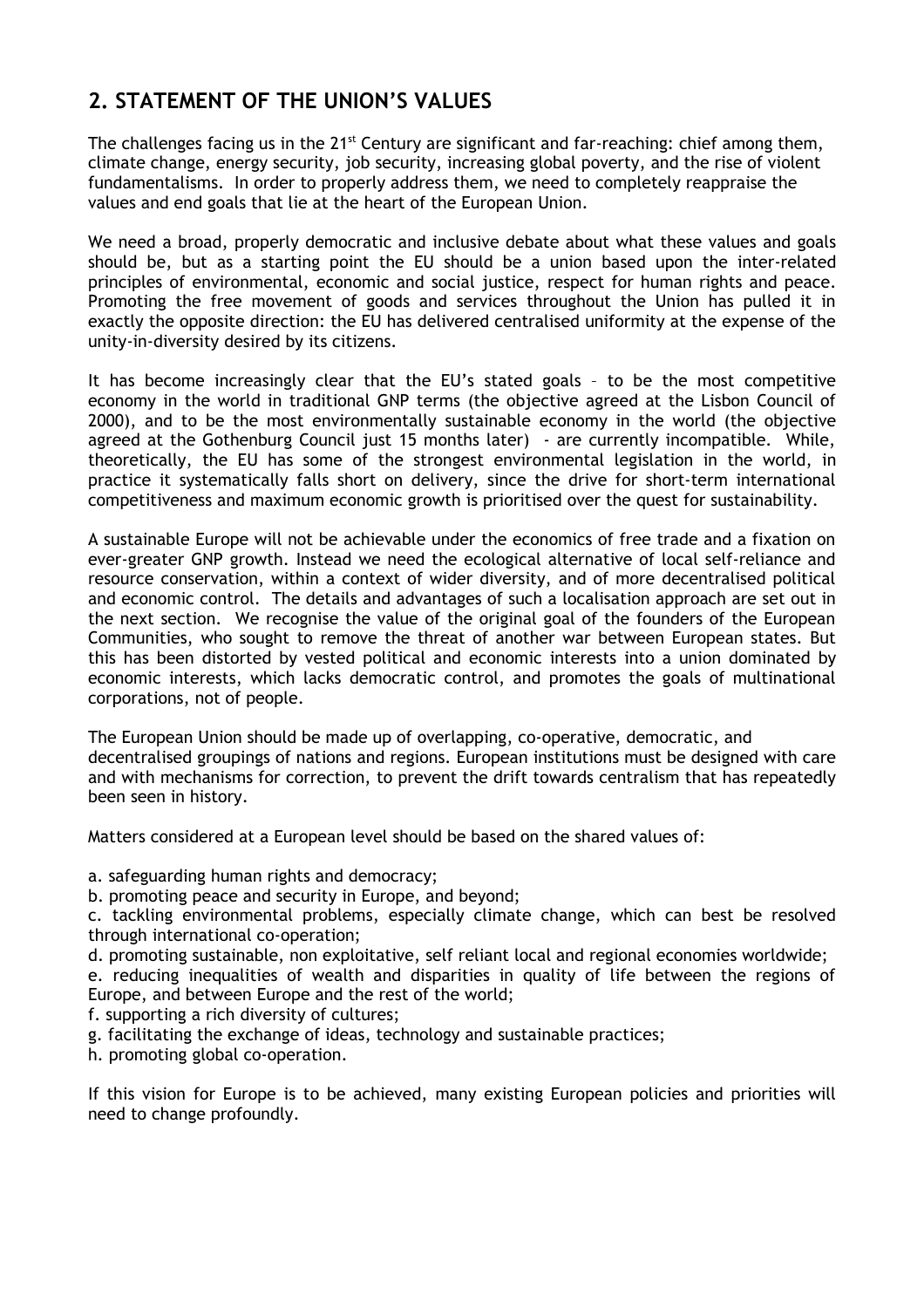# **3. FUTURE CHALLENGES, AND THE COMMON POLICIES REQUIRED TO ADDRESS THEM**

The world in 2007 faces challenges unimaginable half a century ago. If the EU is to become relevant to people's lives – and enjoy the democratic legitimacy it needs to function fairly, efficiently and effectively – it must focus its efforts on tackling today's problems.

It will be impossible for the EU to act with sufficient speed and scale on climate change and energy security, for example, so long as it continues to put international competitiveness and ever greater free trade at the top of its agenda. Currently, the Lisbon Agenda, with its mantra of greater liberalisation, deregulation and privatisation, is allowed to trump efforts to achieve ambitious, binding emission reduction targets.

In order to both rebuild economic security and ensure that social and environmental justice are at the heart of its domestic and international policies, the EU must set itself a new goal, away from ever more deregulated trade, and towards the diversification of economies, supporting greater self-reliance and promoting fair trade.

This could be achieved through "localisation" - a set of interrelated and self-reinforcing policies that actively discriminate in favour of the more local. It ensures that all goods and services that can reasonably be provided locally should be. Depending on the context, the "local" can be part of the nation state, the nation state itself or, occasionally, a regional grouping of nation states. This approach would provide a political and economic framework for people, their communities and governments to reclaim control over their local and national economies, in order to make them as diverse as possible, and to rebuild stability into community life. Over time, we would gradually move from a situation in which all economies are trying to compete against each other, to one in which goods and services are provided nationally or locally wherever feasible and appropriate. This obviously does not mean putting an end to all international trade. It simply means trying to meet more of our basic needs from closer to home, with long distance trade reverting to its original purpose - the quest for what cannot be obtained domestically. This approach has the potential to increase community cohesion, reduce poverty and inequality, improve livelihoods, social provision and environmental protection and provide an all-important sense of security.

I sympathise, therefore, with those who would minimise, rather than those who would maximise, economic entanglement between nations. Ideas, knowledge, art, hospitality, travel - these are the things which should of their nature be international. But let goods be homespun whenever it is reasonable and conveniently possible, and above all, let finance be primarily national.

#### JOHN MAYNARD KEYNES

Specifically, such an approach could tackle job insecurity by increasing the range of employment through the relocalisation of manufacturing and services within the countries of Europe. It could ensure energy security by emphasising decentralised local energy sources and efficiency, and could stop EU agricultural surpluses and rebuild Europe's rural economies. The EU's localisation emphasis in terms of its trade and economic relationships with developing countries would become more supportively internationalist. Its purpose would be to promote increased provision of needs locally and nationally rather than encouraging all developing countries to try to outcompete each other to export in an open market system, where big business and international capital are the major beneficiaries, and the growth of global inequality and environmental degradation the twin adverse results.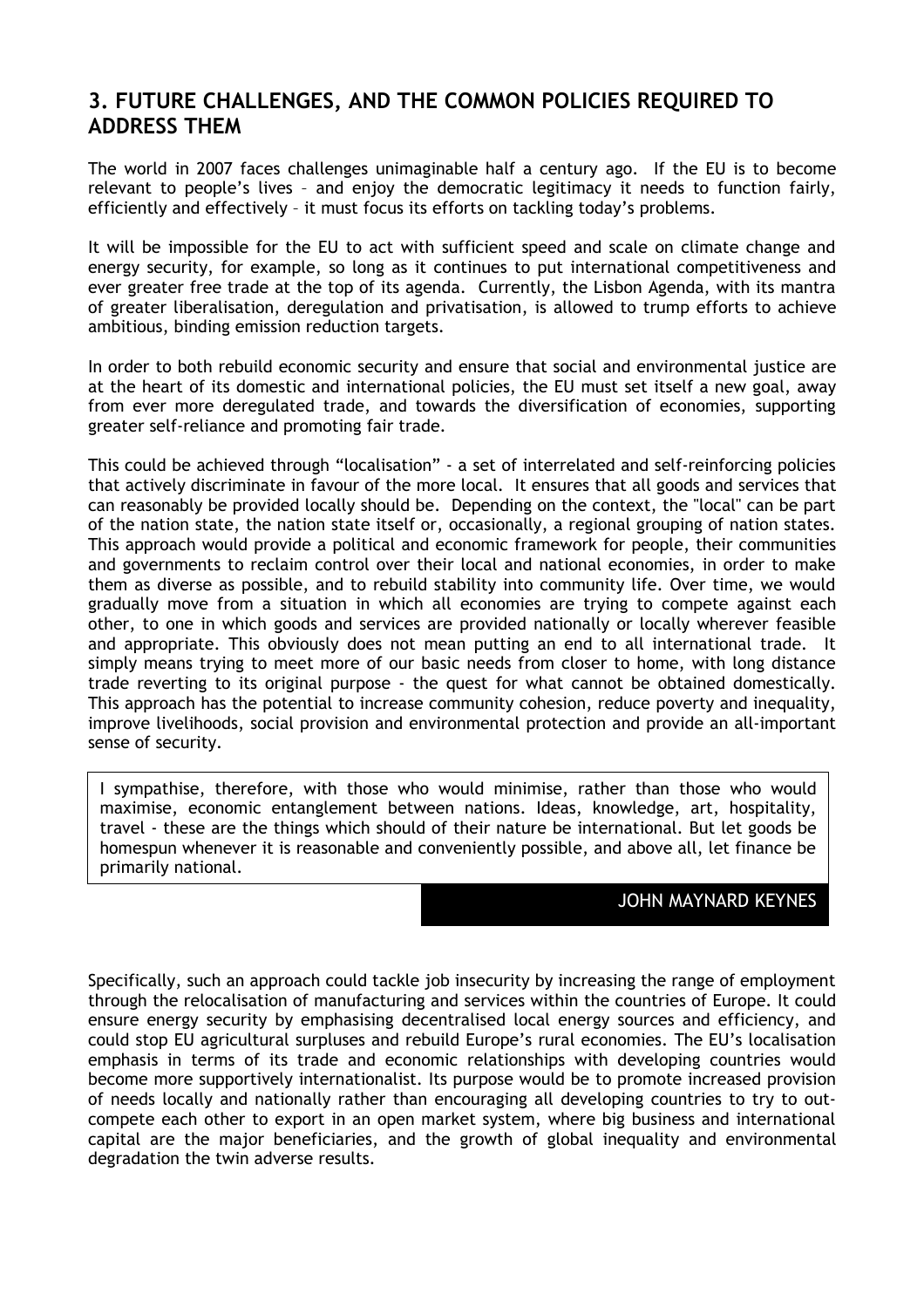#### POLICY PROPOSALS FOR ACHIEVING "LOCALISATION"

A proposed route to localisation consists of seven interrelated and self-reinforcing policy areas. The basic steps are:

- reintroduction of protective safeguards for domestic economies;
- a site-here-to-sell-here policy for manufacturing and services domestically or regionally;
- localising money such that the majority stays within its place of origin;
- local competition policy to eliminate monopolies from the more protected economies;
- introduction of resource taxes to promote environmental improvements and help fund the transition to the Localisation approach;
- increased democratic involvement both politically and economically to ensure the effectiveness and equity of the movement to more diverse local economies;
- reorientation of the end goals of aid and trade rules so that they contribute to the rebuilding of sustainable local, national and regional economies both North and South.

Crucially, this is not a "Fortress Europe" approach. Clearly in the short term, developing countries depend on access to our markets, but much of this is to earn foreign exchange to pay off debts, which themselves need to be renegotiated or cancelled. The medium and longer term need is for a strategy that will include significant amounts of aid and development co-operation - to build stronger national and regional economies in the South, rather than skewing poorer countries' economies to prioritise ever more exports to the North, in ever more damaging competition with each other.

Localisation is the very antithesis of globalisation, manifest in the EU's emphasis on ever more open markets, and which emphasises a beggar-your-neighbour reduction of controls on trade and contorts all economies to make international competitiveness their major goal. Localisation involves a better-your-neighbour supportive internationalism where the flow of ideas, technologies, information, culture, money and goods has, as its goal, the protection and rebuilding of national and local economies not just within Europe but worldwide. Its emphasis is not on competition for the cheapest, but on cooperation for the best.

In practice, the policy mix will obviously vary to some degree from country to country. Some countries are big enough to think in terms of increased self-reliance within their boundaries, smaller countries would look to a grouping with their neighbours. It will also require a reorientation of international trade and aid policies, so they contribute toward, rather than work against, the building of sustainable economies worldwide.

It will be impossible for such a radical change to be introduced by one country alone. Individual countries will need to co-operate in delivering this project on a regional basis. Regional blocs like the EU will have a key role to play. Indeed, only Europe and North America are politically and economically powerful enough to be a counterweight to overcome the forces that are the major beneficiaries from globalisation - transnational companies and international capital. Unfortunately, the immediate prospect for the US is that of a Bush programme that deliberately rolls back key social and environmental protection in order to promote ever-greater free trade. The EU must, therefore, take on the mantle of the major engine for change, and its 50th anniversary offers it a timely opportunity to do so.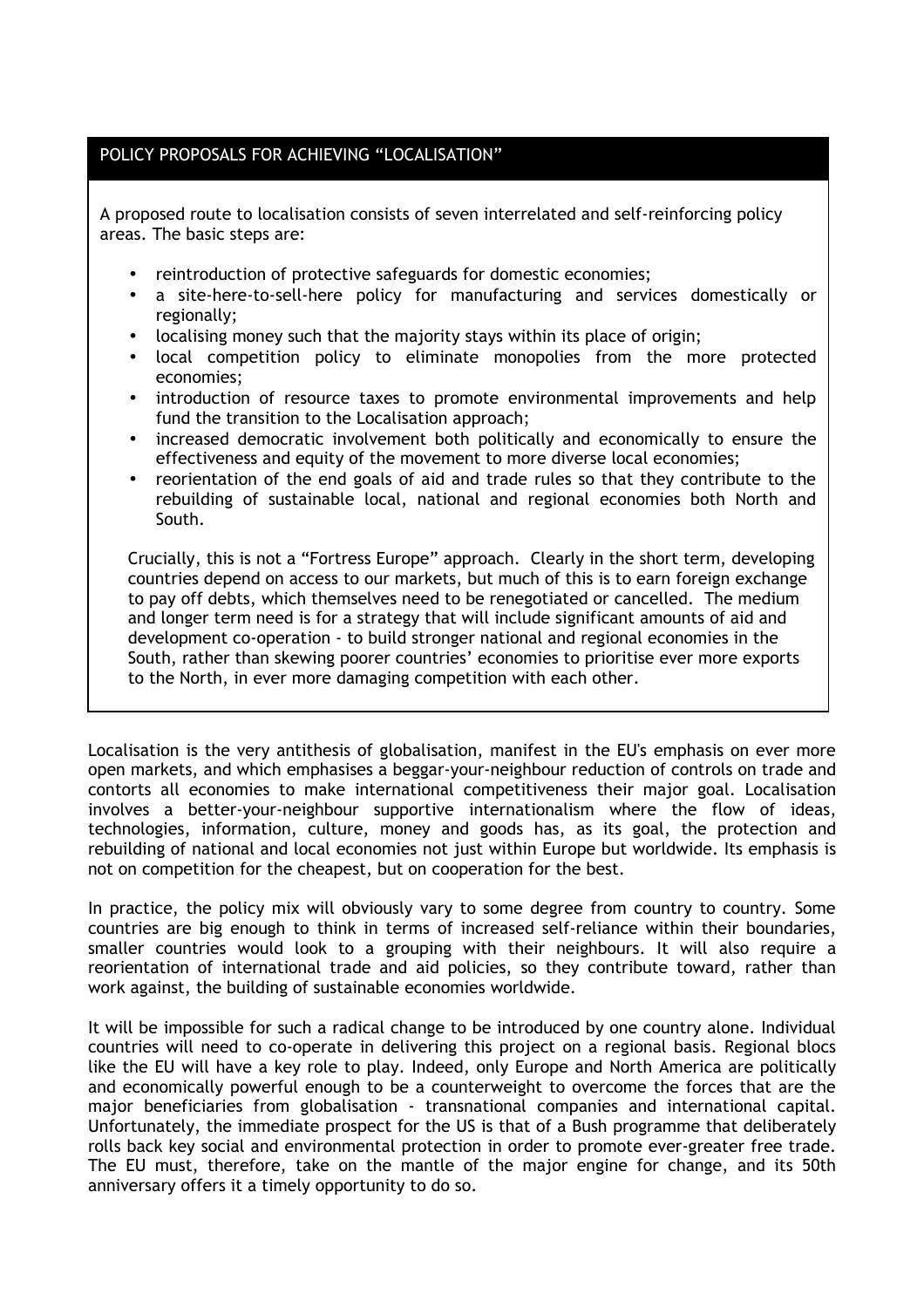The EU members should work together as a force for peace and for democratic reform of international institutions, both in terms of resisting war calls at every opportunity and in terms of staving off the economic problems most likely to lead to future injustices and violent conflict. Perhaps the greatest of these is the threat posed by energy scarcity, driven both by 'peak oil' – the non-negotiable reality that fossil fuel supplies are already in increasingly rapid decline – and the increasingly fraught battles over control of remaining energy supplies, in Iraq, Russia and Venezuela, for example. By promoting real energy security through renewables, energy conservation and demand reduction the EU could become a global beacon of how post-carbon industrial societies would work, providing experience and expertise to help the world overcome the twin challenges of climate change and the resource-led conflicts invariably exacerbated by energy scarcity.

For example, under a Europe that was emphasising "localisation", energy would be sourced first from the locality, then the country, then neighbouring countries, thus minimising vulnerability to supply disruption, and increasing national security. We would have a crash programme for as rapid a transfer as possible to maximum energy efficiency, plus a wide mix of decentralised renewable sources of supply. Such an approach would involve the absolute minimum use of fossil fuels and no role for new nuclear power stations. This could result in a transition from existing centralised energy systems to one where as much energy supply as is feasible is sited in the home, the place of work, and the neighbourhood.

Such a programme of "Real Energy Security" for Europe would not only dramatically reduce dependence on foreign energy sources, but would also limit the financial and military resources required to protect or obtain such sources - ranging from bribes through to military intervention.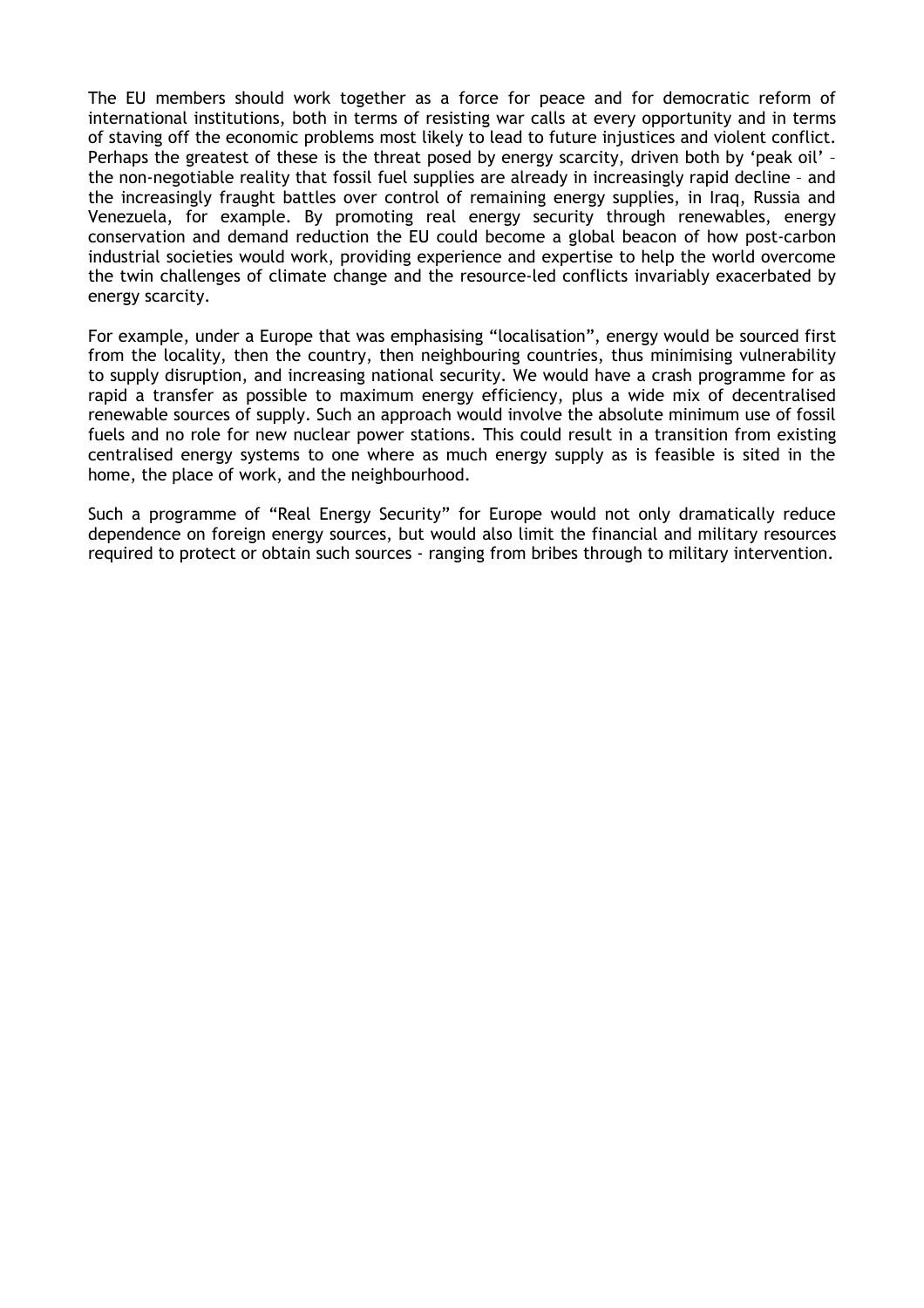# **4. THE NEED FOR INSTITUTIONAL CHANGE**

In order to meet these new challenges, and to adopt the values and goals outlined above, the EU will need urgent policy and institutional change.

#### **FROM THE TREATY OF ROME TO THE TREATY FOR LOCALISATION**

In order to start a debate on how to achieve a radical change in the direction of the EU, we have taken some of the key parts of the EC Treaty that underpin the present damaging free market direction of the EU. We have replaced them with a possible alternative wording (in bold, below) for a *Treaty for Localisation*. This would enable the EU to provide a policy framework that would prioritise economic localisation and ensure that the policies outlined above can be implemented. This emphasis on the rebuilding of local, national and regional economies in a way that improves social conditions and environmental protection could then act as a spur for other regional blocs to consider adopting a similar radical alternative to globalisation.

In order to build a truly sustainable Europe, the EU needs to be based on a network of states and agencies with maximum subsidiarity, within an overarching set of high social and environmental responsibilities, and with freedom for member states to go beyond those standards if they wish. This would allow the EU to build on its important successes in environmental and social policy, and enable it to meet the real challenges that lie ahead.

#### **PROPOSED ALTERNATIVE TEXT TO EC TREATY**



The Community shall have as its task, by establishing a common **environmentally sustainable, socially enhancing and locally diversified market which maximises the provision of goods and services** nationally and by implementing common policies or activities referred to in Articles 3 and 4, to promote throughout the Community a harmonious, balanced and sustainable development of economic activities, a high level of employment and of social protection, equality between men and women, sustainable, **environmentally benign and socially positive economic activity**, a high level of protection and improvement of the quality of the environment, the raising of the standard of living and quality of life, and economic and social cohesion and solidarity among Member States.

| <b>ARTICLE 3</b> | (EX ARTICLE 3) |
|------------------|----------------|
|                  |                |

1) For the purposes set out in Article 2, the activities of the Community shall include, as provided in this Treaty and in accordance with the timetable set out therein:

(a) the **re-introduction**, as between Member States, of customs duties and quantitative restrictions on the import and export of goods, and of all other measures having equivalent effect **where necessary in order to further the protection and rebuilding of regional, national and local economies**;

(b) a common commercial policy **that furthers the achievement of (a)** ;

(c) a market characterised by the **maintenance**, as between Member States, of **appropriate restrictions** to the free movement of goods, services and capital **in order to allow regional, national and local economies to prosper;**

(e) co-ordination in the sphere of **sustainable, local market orientated** agriculture and fisheries;

(f) coordination in the sphere of transport **to support the diversification of local economies**;